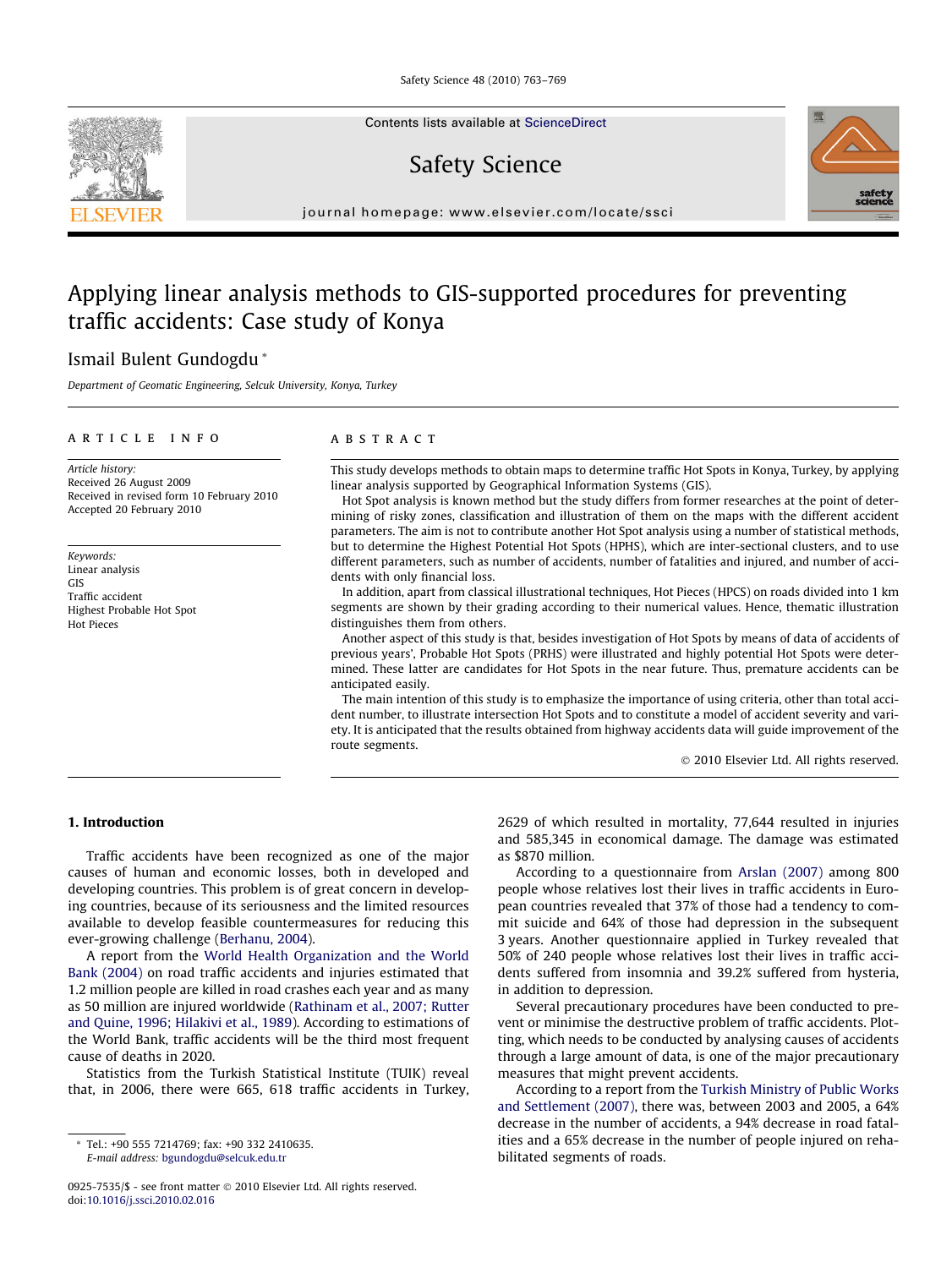The most frequent method in defining a Hot Spot is how they are determined. A Hot Spot can be defined as a point where there is a particularly frequent recurrence of an event. These spots are determined statistically and have various visual methods and usage fields that can be described as follows ([Eck and Weisburd,](#page--1-0) [1995\)](#page--1-0). Areas of concentrated crime are often referred to as Hot Spots. Researchers and police use the term in many different ways. Some refer to Hot Spot addresses [\(Eck and Weisburd, 1995; Sher](#page--1-0)[man et al., 1989\)](#page--1-0), others refer to Hot Spot blocks ([Weisburd and](#page--1-0) [Green, 1994; Taylor et al., 1984\)](#page--1-0), and others examine clusters of blocks [\(Block and Block, 1995](#page--1-0)).

The number of accidents on a given road section during a certain period of time is probabilistic in nature and is a non-negative integer. Despite the fact that accidents are random and unpredictable at micro-level, statistical models can predict reliable estimates of expected accidents by relating aggregates of accidents to various explanatory measures of flow, site characteristics, and road geometry at macro-level. Numerous empirical relationships between vehicle accidents and these explanatory variables have been established in several previous studies (e.g. [Maher and Summersgill,](#page--1-0) [1996; Miaou, 1994; Miaou and Lum, 1993](#page--1-0)). Such accident predicting models are useful in identifying the most critical variables of safety, assessing design and management alternatives, and improving safety standards for new roads.

The significantly different areas detected by the applied statistics (usually termed LISA: Local Indicators of Spatial Autocorrelation) are, traditionally, termed Hot Spots, hotpoints or, occasionally, hotbeds [\(Ratcliffe and McCullagh, 1999](#page--1-0)). The statistics used to define the hotbed coverage may result in circular, elliptical or amoeboid shapes depending on the method or application used. There is a wide choice of approaches available ([Mccullagh, 2006\)](#page--1-0). The numerical analysis of spatial point distributions has interested academics for many years. A very early work that resulted is the famous Moran's I statistic by [Moran](#page--1-0) [\(1948\).](#page--1-0) An early important collection of work on general spatial analysis is that edited by [Berry and Marble \(1968\).](#page--1-0) The development of spatial point analysis theory is illustrated by later works by [Cliff and Ord \(1973, 1981\), Ord and Getis \(1995\), Anselin](#page--1-0) [\(1995\) and Gatrell et al. \(1996\).](#page--1-0) The overview by [Getis and Ord](#page--1-0) [\(1996\)](#page--1-0) has led to large number of recent studies, such as [Cho](#page--1-0) [\(2003\),](#page--1-0) using the techniques that have been developed over the last 50 years ([Mccullagh, 2006](#page--1-0)).

The Linear Referencing Model (LRM) was used to determine Hot Spots in this study.

An LRM can be defined as a mechanism for finding and stating the location of an unknown point along a network by referring it to a known point [\(Vonderohe and Chou, 1997\)](#page--1-0). More specifically, an LRM is a process for determining a previously unknown location based on a defined path along the underlying transportation network; a distance along that path measured from a known datum location; and, optionally, an offset from the path. There are several types of LRMs, which differ based on the parts of the network used for referencing and the ways in which measures and offsets are calculated [\(Nyerges, 1990](#page--1-0)).

The following tasks must be undertaken in a study which has the same aim:

- Determining the locations where an increased number of accidents occur.
- - Detailed functional analysis of a location where an accident has occurred for the purpose of determining the factors causing accidents.
- Developing methods used for determining elements, such as traffic notices, and lights controlling traffic flow that cause danger.
- Inferring the effect of physical features of a road such as curve, pavement material, and turning directions on accident occurrence.



Fig. 1. General map of roads in Konya Province and location of the related highways.